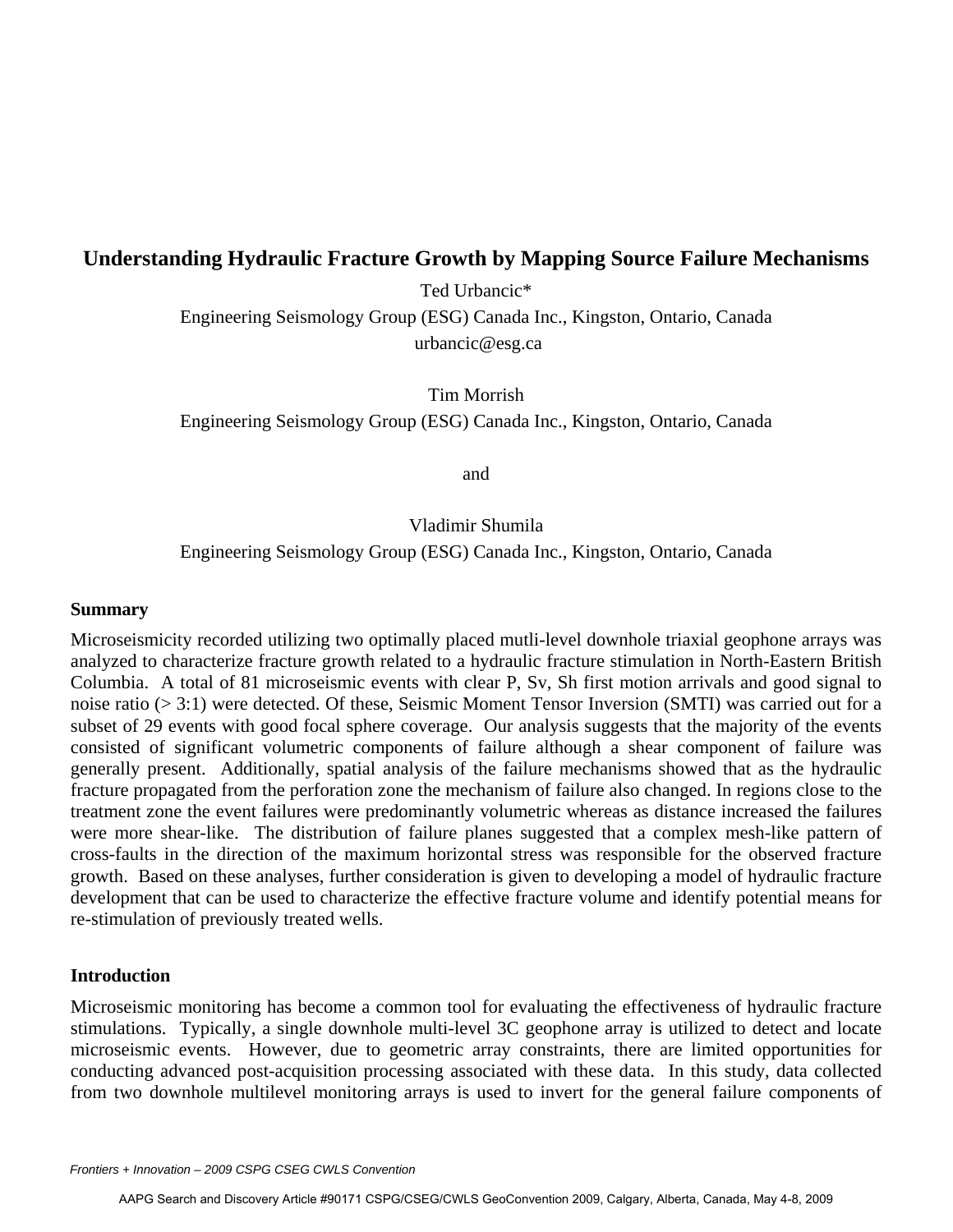microseismic events (Seismic Moment Tensor Inversion – SMTI) and provide robust source parameters for events associated with a hydraulic fracture treatment. The goals of this study are to analyze the complex fracturing process during the treatment, identify mechanisms of failure, understanding the dynamics of the fracturing process and identifying which events recorded during monitoring will likely contribute to production.

## **Results**

A total of 81 microseismic events with clear P, Sv, Sh first motion arrivals and good signal to noise ratio (> 3:1) were detected on multiple geophone levels on both arrays during this stimulation . Of these, a subset of 29 events had good focal sphere coverage thereby allowing for Seismic Moment Tensor Inversion (SMTI) to be determined. Based on SMTI analysis, the majority of the events had a Double Couple (shearing) component of failure, however, most of the failures were associated with a complex fracture process rather than a simple 'fault-slip' type mechanism (Figure 1, Figure 2).

Spatial analysis of the relative double couple component of failure characterized regions with larger shear (double-couple - DC) failure at distance from the perforation interval and regions of non-shear (isotropic) failure adjacent to the injection point. Temporally, the events outlined the relative fracture growth where events occurring at the "fracture front" tended to be primarily shear in failure. Conversely, events occurring behind the "fracture front" tended to be primarily isotropic (non-shear) failures, representing the opening of fractures (Figure 3). The DC components identified potential planes of failure suggesting that fracture growth was precipitated through an en echelon network of fractures, with the isotropic failures contributing to the volume most likely to result in production. Inherently, this volume also experienced the highest levels of seismic deformation (Figure 4).



Figure 1: Plan view of the events analyzed in this study. Treatmernt well is as indicated in red. For the purposes of visualization traditional "beach-ball" diagrams are used based on a colour scaling with the coefficients of the Isotropic-CLVDVector Dipole)-DC decomposition. In this case each of three coefficients absolute value vary between 0 and 1 and are mapped onto RGB (Red, Green, Blue)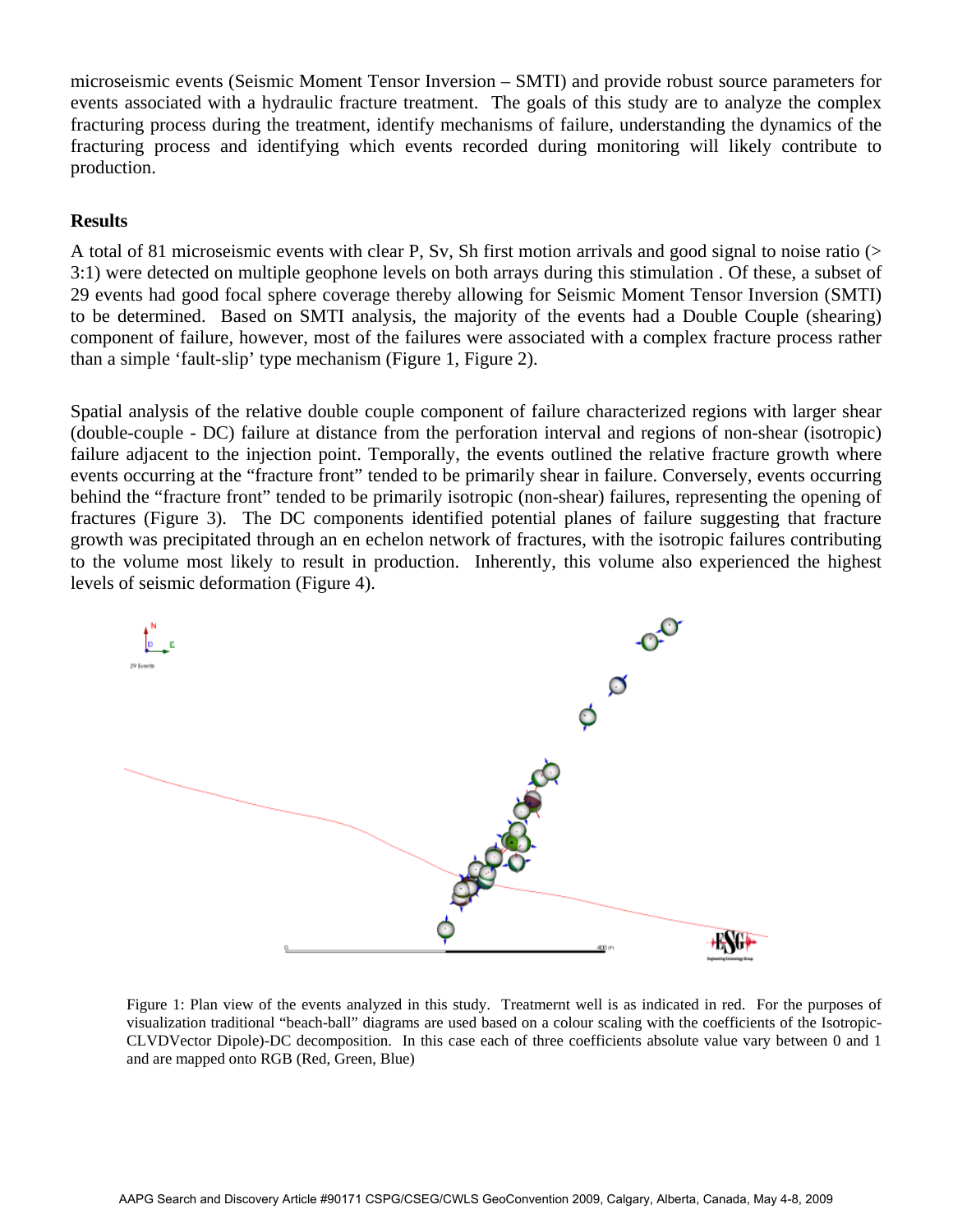

Figure 2: Histogram of the relative percentage of double component failure indicating that the majority of events had significant non-shear components of failure (<50% DC).



Figure 3: Spatial distribution of the relative DC component of failure overlain by the event distribution (triangles). Perforation interval is at the bottom left corner of the diagram.

- Events occurring at a distance from the perforation zones have a large CLVD component of failure.
- As the fracture propagates from the perforations the failures are mostly Double Couple failures.
- Most events near the perforation zone have large ISO (Isotropic) components of failure.